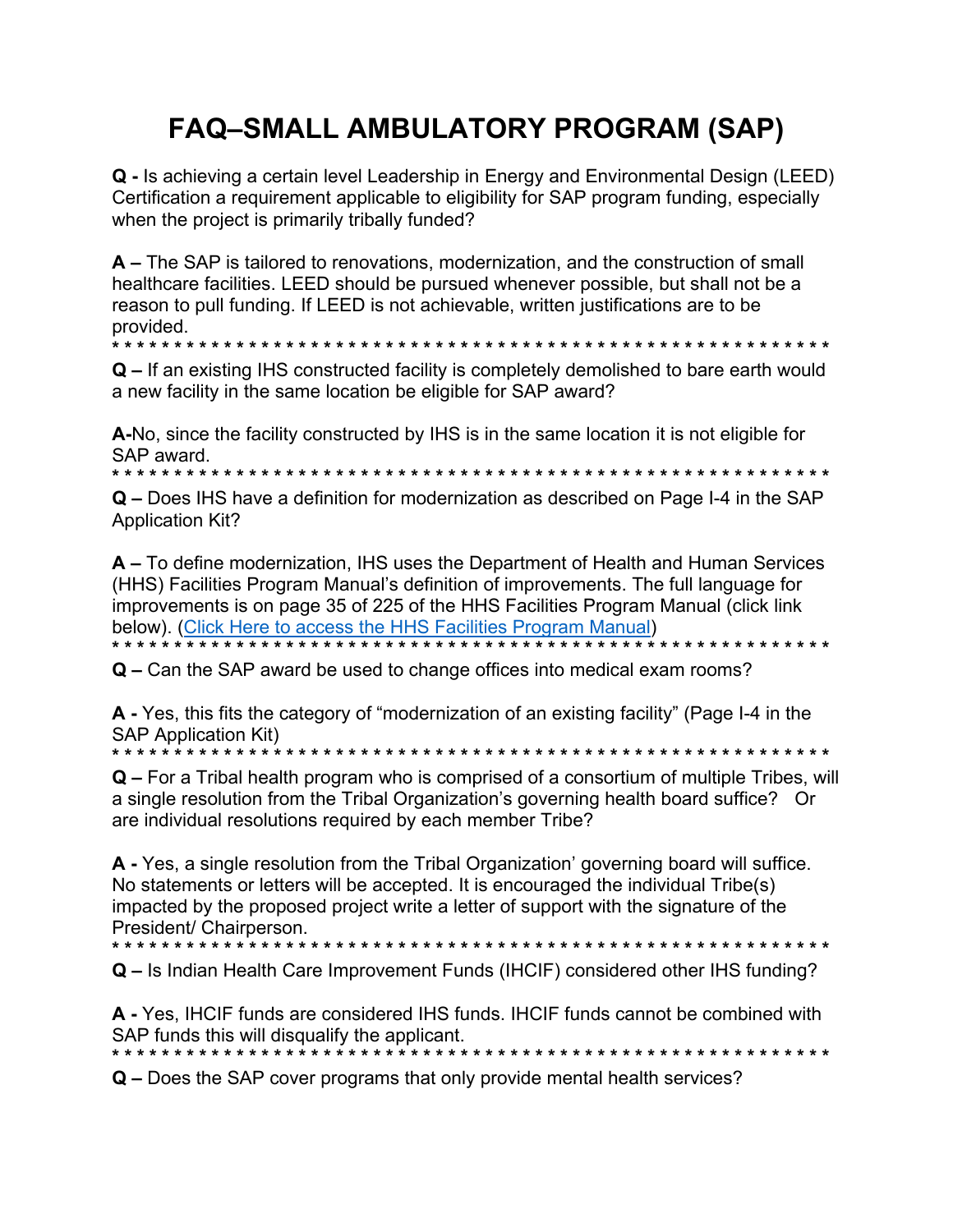A - Yes, the SAP funds may be used to provide mental and behavioral health services. The services must be ambulatory (outpatient) in nature.

 $Q$  – May SAP funds be used for a new expansion and/or modernization of an existing facility that was constructed with SAP funds in the past?

A - Yes, the new expansion and/or modernization project was not covered under the original scope of the funded SAP project.

 $\mathbf{Q}$  – After completion of the project, will the building/clinic in whole or in part be considered federal property?

A – No, the building will be consider Tribal property. However, the building must always be used to deliver health care services. The Tribe is not allowed to convert the building for a non-healthcare purpose (e.g. convenient store)

 $\mathbf Q$  – Is a balance sheet from the existing facility acceptable rather than from the whole Tribe or Tribal Organization?

A – An eligible application will have the financial information of the Tribe/Tribal Organization operating and maintaining the proposed project facility. Normally, the latest financial audit (which needs to be included in the application) includes all the financial details needed to comply with the application. To be clear, the Tribe's financial information is not needed if the Tribal Organization will be applying and ultimately managing the SAP project.

Q - Is a Tribally owned facility eligible for SAP if it has a 105(I) lease with the IHS?

 $A - Yes$ , facilities that have a 105(I) lease with IHS are eligible to apply for the SAP.

Q-Are Urban Programs eligible for SAP?

 $A$  – No Urban Programs are not eligible for SAP at this time. 

Q-Can SAP funds be used for a mobile clinic?

A – Yes, SAP funds may be used for a mobile clinic.

 $Q$  – Can the Tribe develop the site (e.g. adding fill, site clearing,) without being disqualified?

 $\mathsf{A}$  – Yes, site development will not disqualify the Tribe from a SAP award. The Tribe must pay for this work from their own funds. The Tribe cannot retroactively pay for site development if awarded SAP funds.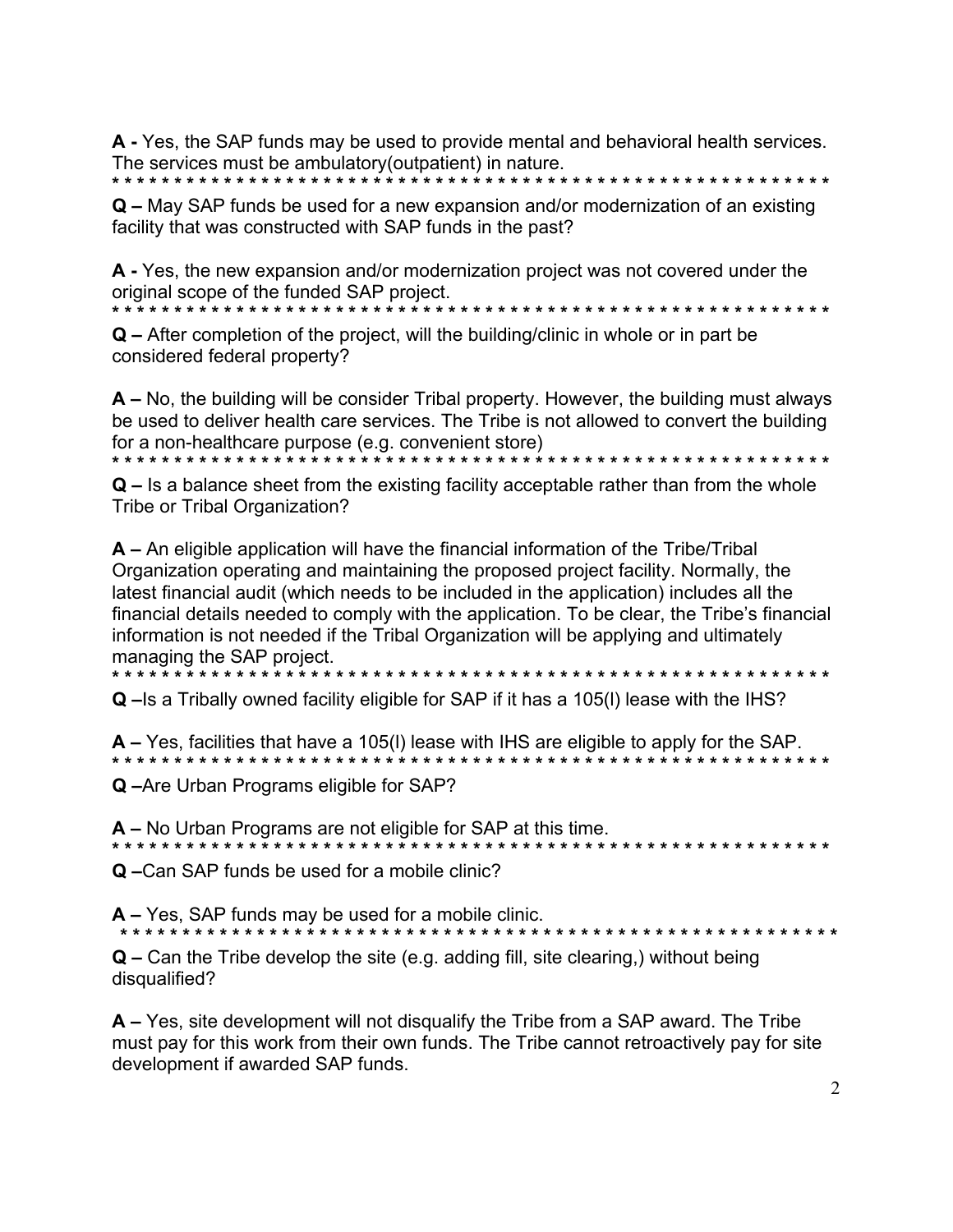Q – Will signing a design-build contract before being awarded SAP funds disqualify an application?

A – Yes, due to the nature of Design-Build contract, the Contractor is free to move forward with construction while the SAP application is pending. If the Procurement method is Design-Bid-Build the Tribe would have the ability to halt the Notice To Proceed until the determination of the SAP award is known. However, if the SAP funding has been awarded prior to construction Procurement, the Tribe may move forward with a Design-Build. Overall, IHS is unable to fund construction retroactively. Q – Would a Tribe be able to use SAP funds for long-term care?

A – No, SAP funding may only be used for ambulatory services IHS has developed criteria for. At this time IHS does not have criteria on long term care. Q - Do SAP funds have a Catalog of Federal Domestic Assistance (CFDA) number?

 $A - A$  CFDA number is a five-digit number assigned in the awarding document to most grants and cooperative agreements funded by the Federal government. SAP funds are not grant funds. All awards are executed with a Title I (T-1) Construction Contract Agreement under the Indian Self-Determination and Education Assistance Act. Tribes are advised to report the expenditures of these funds in their Schedule of Expenditures of Federal Awards (SEFA) as 93.441 (Title I) or 93.210 (Title V) as part of their selfdetermination contract or self-governance compact, respectively. 

 $Q$  – Can a Tribe add space not supported by IHS in addition to supported space? (e.g. add two primary care exam room and a Child Care Center, Chiropractor, ect)

A – IHS SAP funds may only be used for services IHS currently supports. Any space provided beyond this will come at the expense of the Tribe.

Q – Our prior year application did not receive award. IHS is allowing our FY2020 application for FY2021 SAP consideration. Can we make changes or updates to our application?

A – No all Tribes who wish to have their FY2020 SAP application considered for FY2021 will not be allowed to make changes. The application will be submitted to the Objective Review Team in its FY2020 form.

Q – We have already entered information into the SAP application portal (Click Here to access the SAP Application submittal portal) is it possible to make revisions after submittal?